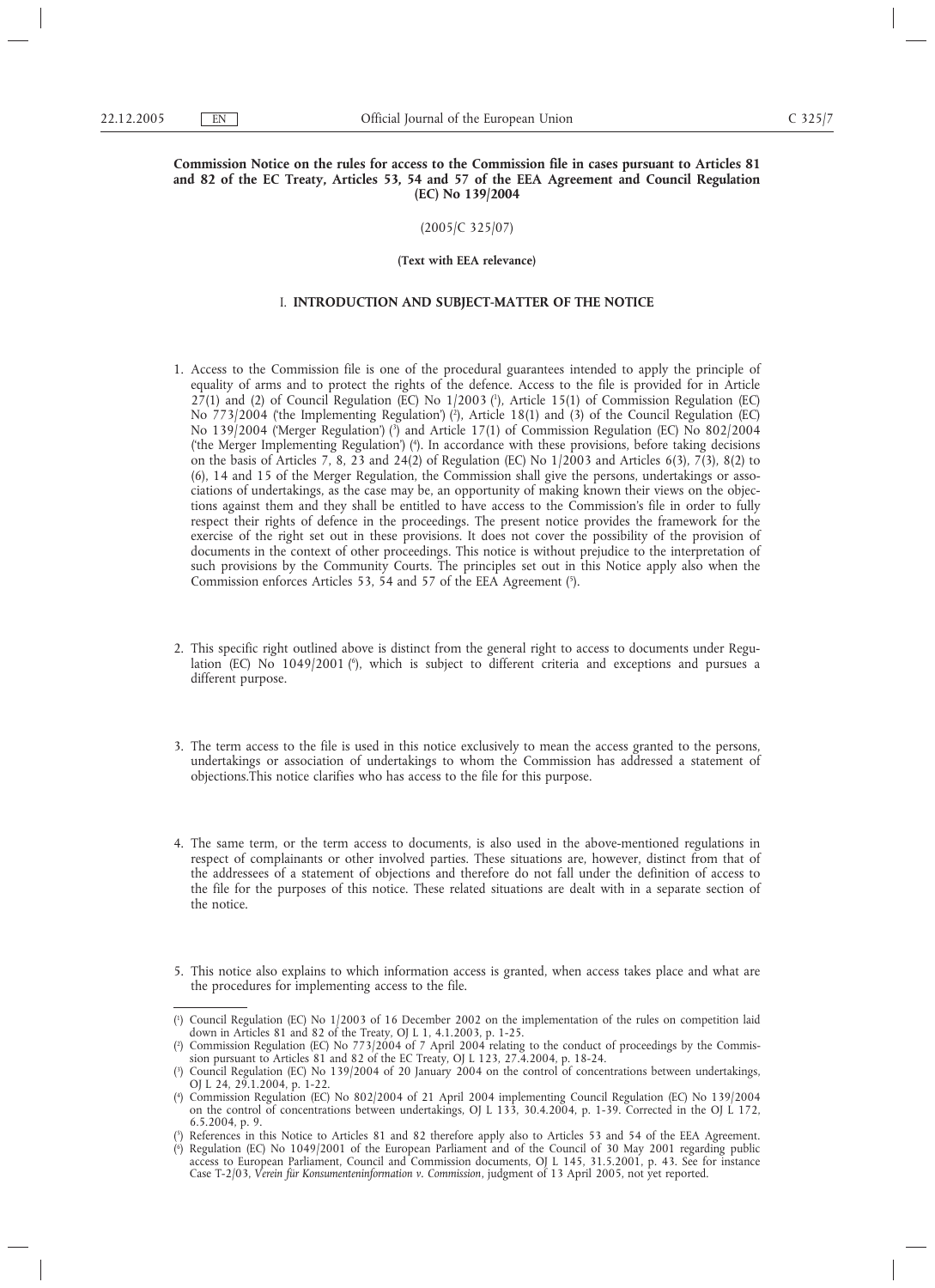6. As from its publication, this notice replaces the 1997 Commission notice on access to the file (1 ). The new rules take account of the legislation applicable as of 1 May 2004, namely the above referred Regulation (EC) No 1/2003, Merger Regulation, Implementing Regulation and Merger Implementing Regulation, as well as the Commission Decision of 23 May 2001 on the terms of reference of Hearing Officers in certain competition proceedings (?). It also takes into account the recent case law of the Court of Justice and the Court of First Instance of the European Communities (3) and the practice developed by the Commission since the adoption of the 1997 notice.

## II. **SCOPE OF ACCESS TO THE FILE**

### A. **Who is entitled to access to the file?**

7. Access to the file pursuant to the provisions mentioned in paragraph 1 is intended to enable the effective exercise of the rights of defence against the objections brought forward by the Commission. For this purpose, both in cases under Articles 81 and 82 EC and in cases under the Merger Regulation, access is granted, upon request, to the persons, undertakings or associations of undertakings (\*), as the case may be, to which the Commission addresses its objections (5) (hereinafter, 'the parties').

### B. **To which documents is access granted?**

- 1. *The content of the Commission file*
- 8. The 'Commission file' in a competition investigation (hereinafter also referred to as 'the file') consists of all documents ( $\degree$ ), which have been obtained, produced and/or assembled by the Commission Directorate General for Competition, during the investigation.
- 9. In the course of investigation under Articles 20, 21 and 22(2) of Regulation (EC) No 1/2003 and Articles 12 and 13 of the Merger Regulation, the Commission may collect a number of documents, some of which may, following a more detailed examination, prove to be unrelated to the subject matter of the case in question. Such documents may be returned to the undertaking from which those have been obtained. Upon return, these documents will no longer constitute part of the file.
- 2. *Accessible documents*
- 10. The parties must be able to acquaint themselves with the information in the Commission's file, so that, on the basis of this information, they can effectively express their views on the preliminary conclusions reached by the Commission in its objections. For this purpose they will be granted access to all documents making up the Commission file, as defined in paragraph 8, with the exception of internal documents, business secrets of other undertakings, or other confidential information  $(7)$ .

<sup>(</sup> 1 ) Commission notice on the internal rules of procedure for processing requests for access to the file in cases under Articles 85 and 86 [*now 81 and 82*] of the EC Treaty, Articles 65 and 66 of the ECSC Treaty and Council Regulation (EEC) No 4064/89, OJ C 23, 23.1.1997, p. 3.

<sup>(</sup> 2 ) OJ L 162, 19.6.2001, p. 21.

<sup>(</sup> 3 ) In particular Joint Cases T-25/95 et al., *Cimenteries CBR SA et al. v Commission*, [2000] ECR II-0491.

<sup>(</sup> 4 ) In the remainder of this Notice, the term 'undertaking' includes both undertakings and associations of undertakings. The term 'person' encompasses natural and legal persons. Many entities are legal persons and undertakings at the same time; in this case, they are covered by both terms. The same applies where a natural person is an undertaking within the meaning of Articles 81 and 82. In Merger proceedings, account must also be taken of persons referred to in Article 3(1)(b) of the Merger Regulation, even when they are natural persons. Where entities without legal personality which are also not undertakings become involved in Commission competition proceedings, the Commission applies, where appropriate, the principles set out in this Notice *mutatis mutandis.*

<sup>(</sup> 5 ) Cf. Article 15(1) of the Implementing Regulation, Article 18(3) of the Merger Regulation and Article 17(1) of the Merger Implementing Regulation.

<sup>(</sup> 6 ) In this notice the term 'document' is used for all forms of information support, irrespective of the storage medium. This covers also any electronic data storage device as may be or become available.

<sup>(</sup> 7 ) Cf. Article 27(2) of Regulation (EC) No 1/2003, Articles 15(2) and 16(1) of the Implementing Regulation, and Article 17(3) of the Merger Implementing Regulation. Those exceptions are also mentioned in Case T-7/89, *Hercules Chemicals v Commission*, [1991] ECR II-1711, paragraph 54. The Court has ruled that it does not belong to the Commission alone to decide which documents in the file may be useful for the purposes of the defence (Cf. Case T-30/91 *Solvay v. Commission*, [1995] ECR II-1775, paragraphs 81-86, and Case T-36/91 *ICI vs. Commission*, [1995] ECR II-1847, paragraphs 91-96).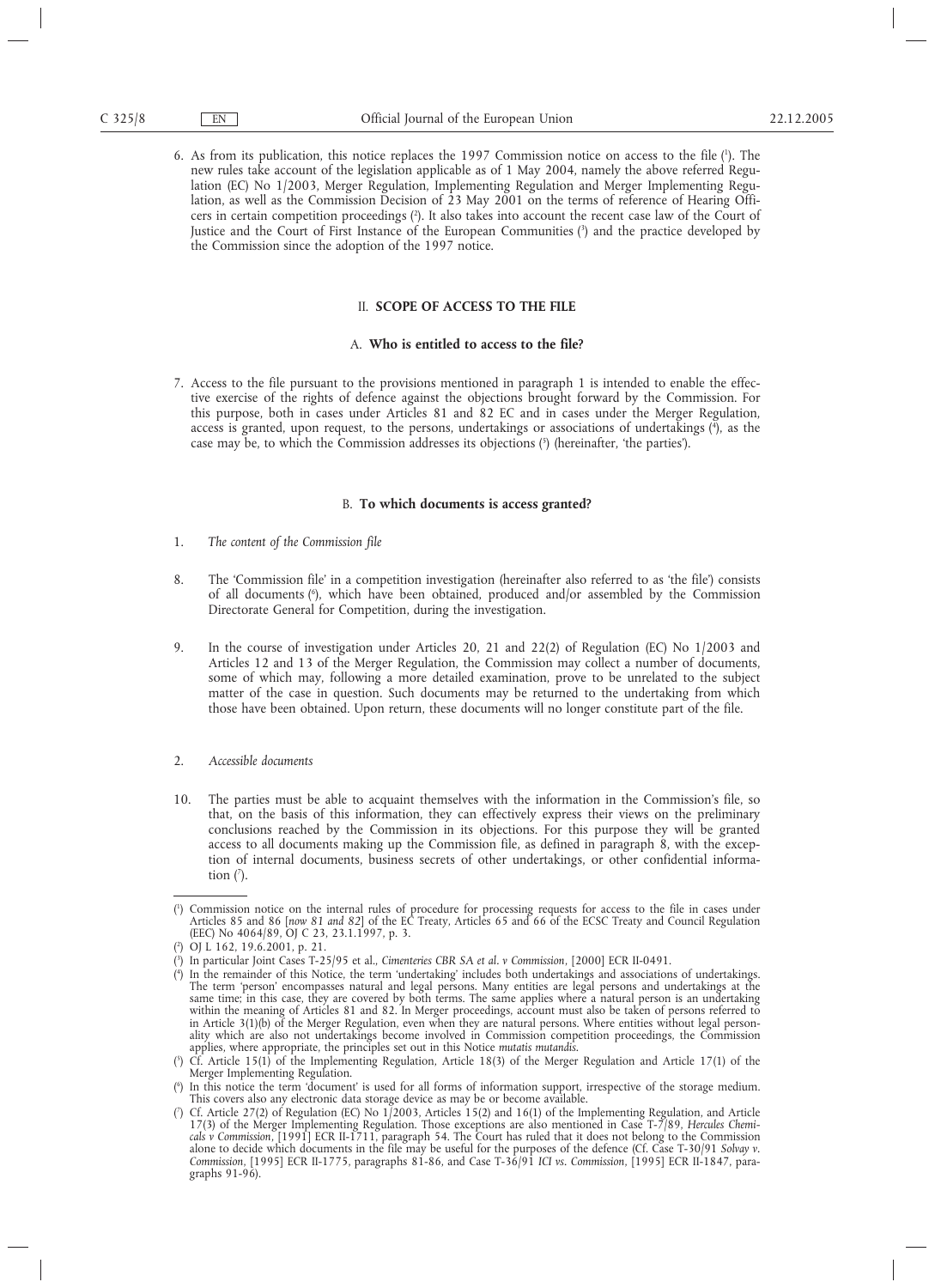- 11. Results of a study commissioned in connection with proceedings are accessible together with the terms of reference and the methodology of the study. Precautions may however be necessary in order to protect intellectual property rights.
- 3. *Non-accessible documents*
- 3.1. Internal documents
- 3.1.1 *General principles*
- 12. Internal documents can be neither incriminating nor exculpatory (1 ). They do not constitute part of the evidence on which the Commission can rely in its assessment of a case. Thus, the parties will not be granted access to internal documents in the Commission file (2 ). Given their lack of evidential value, this restriction on access to internal documents does not prejudice the proper exercise of the parties' right of defence (3 ).
- 13. There is no obligation on the Commission departments to draft any minutes of meetings (<sup>4</sup>) with any person or undertaking. If the Commission chooses to make notes of such meetings, such documents constitute the Commission's own interpretation of what was said at the meetings, for which reason they are classified as internal documents. Where, however, the person or undertaking in question has agreed the minutes, such minutes will be made accessible after deletion of any business secrets or other confidential information. Such agreed minutes constitute part of the evidence on which the Commission can rely in its assessment of a case  $(5)$ .
- 14. In the case of a study commissioned in connection with proceedings, correspondence between the Commission and its contractor containing evaluation of the contractor's work or relating to financial aspects of the study, are considered internal documents and will thus not be accessible.

## 3.1.2 *Correspondence with other public authorities*

- 15. A particular case of internal documents is the Commission's correspondence with other public authorities and the internal documents received from such authorities (whether from EC Member States ('the Member States') or non-member countries). Examples of such non-accessible documents include:
	- correspondence between the Commission and the competition authorities of the Member States, or between the latter  $(6)$ ;
	- correspondence between the Commission and other public authorities of the Member States (7 );
	- correspondence between the Commission, the EFTA Surveillance Authority and public authorities of EFTA States (8 );
	- correspondence between the Commission and public authorities of non-member countries, including their competition authorities, in particular where the Community and a third country have concluded an agreement governing the confidentiality of the information exchanged (9 ).

<sup>(</sup> 1 ) Examples of internal documents are drafts, opinions, memos or notes from the Commission departments or other public authorities concerned.

<sup>(</sup> 2 ) Cf. Article 27(2) of Regulation (EC) No 1/2003, Article 15(2) of the Implementing Regulation, and Article 17(3) of the Merger Implementing Regulation.

<sup>(</sup> 3 ) Cf. paragraph 1 above.

<sup>(</sup> 4 ) Cf. judgement of 30.9.2003 in Joined Cases T-191/98 and T-212/98 to T-214/98 *Atlantic Container Line and others* v *Commission* (*TACA*), [2003] ECR II-3275, paragraphs 349-359.

<sup>(</sup> 5 ) Statements recorded pursuant to Article 19 or Article 20(2)(e) of Regulation 1/2003 or Article 13(2)(e) of Merger Regulation will also normally belong to the accessible documents (see paragraph 10 above).

<sup>(</sup> 6 ) Cf. Article 27(2) of Regulation (EC) No 1/2003, Article 15(2) of the Implementing Regulation, Article 17(3) of the Merger Implementing Regulation.

<sup>(</sup> 7 ) Cf. Order of the Court of First Instance in Cases T-134/94 et al *NMH Stahlwerke and Others v Commission* [1997] ECR II-2293, paragraph 36, and Case T-65/89, *BPB Industries and British Gypsum* [1993] ECR II-389, paragraph 33.

<sup>(</sup> 8 ) In this notice the term 'EFTA States' includes the EFTA States that are parties to the EEA Agreement.

<sup>(</sup> 9 ) For example, Article VIII.2 of the Agreement between the European Communities and the Government of the United States of America regarding the application of their competition laws (OJ No L 95, 27.4.1995, p. 47) stipulates that information provided to it in confidence under the Agreement must be protected 'to the fullest extent possible'. That Article creates an international-law obligation binding the Commission.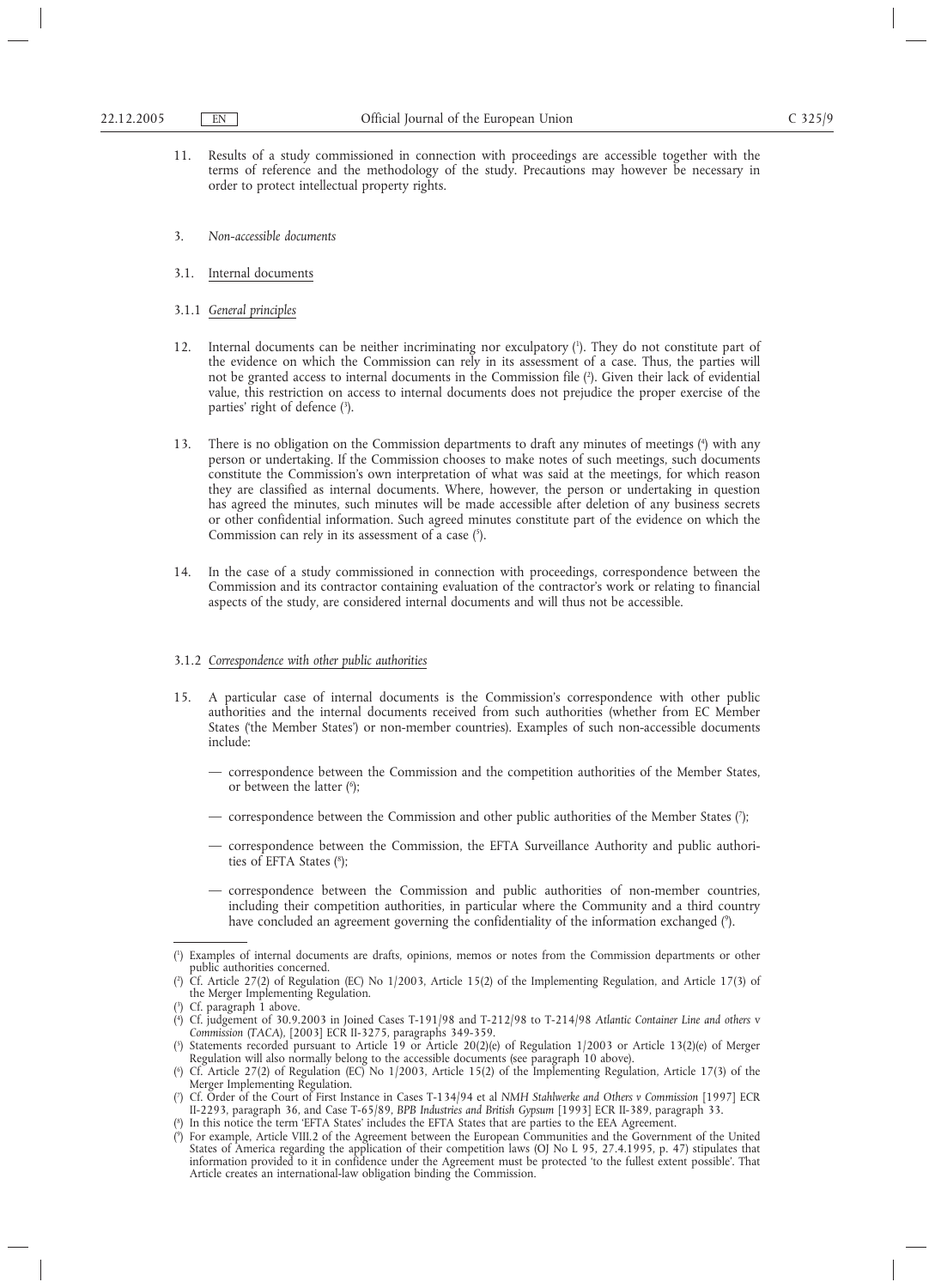16. In certain exceptional circumstances, access is granted to documents originating from Member States, the EFTA Surveillance Authority or EFTA States, after deletion of any business secrets or other confidential information. The Commission will consult the entity submitting the document prior to granting access to identify business secrets or other confidential information.

This is the case where the documents originating from Member States contain allegations brought against the parties, which the Commission must examine, or form part of the evidence in the investigative process, in a way similar to documents obtained from private parties. These considerations apply, in particular, as regards:

- documents and information exchanged pursuant to Article 12 of Regulation (EC) No 1/2003, and information provided to the Commission pursuant to Article 18(6) of Regulation (EC) No 1/2003;
- complaints lodged by a Member State under Article 7(2) of Regulation (EC) No 1/2003.

Access will also be granted to documents originating from Member States or the EFTA Surveillance Authority in so far as they are relevant to the parties' defence with regard to the exercise of competence by the Commission (1).

## 3.2. Confidential information

17. The Commission file may also include documents containing two categories of information, namely business secrets and other confidential information, to which access may be partially or totally restricted (2 ). Access will be granted, where possible, to non-confidential versions of the original information. Where confidentiality can only be assured by summarising the relevant information, access will be granted to a summary. All other documents are accessible in their original form.

### 3.2.1 *Business secrets*

18. In so far as disclosure of information about an undertaking's business activity could result in a serious harm to the same undertaking, such information constitutes business secrets (3). Examples of information that may qualify as business secrets include: technical and/or financial information relating to an undertaking's know-how, methods of assessing costs, production secrets and processes, supply sources, quantities produced and sold, market shares, customer and distributor lists, marketing plans, cost and price structure and sales strategy.

#### 3.2.2 *Other confidential information*

19. The category 'other confidential information' includes information other than business secrets, which may be considered as confidential, insofar as its disclosure would significantly harm a person or undertaking. Depending on the specific circumstances of each case, this may apply to information provided by third parties about undertakings which are able to place very considerable economic or commercial pressure on their competitors or on their trading partners, customers or suppliers. The Court of First Instance and the Court of Justice have acknowledged that it is legitimate to refuse to reveal to such undertakings certain letters received from their customers, since their disclosure might easily expose the authors to the risk of retaliatory measures (4 ). Therefore the notion of other confidential information may include information that would enable the parties to identify complainants or other third parties where those have a justified wish to remain anonymous.

<sup>(</sup> 1 ) In the merger control area, this may apply in particular to submissions by a Member State under Article 9 (2) of the Merger Regulation with regard to a case referral.

<sup>(</sup> 2 ) Cf. Article 16(1) of the Implementing Regulation and Article 17(3) of the Merger Implementing Regulation; Case T-7/89 *Hercules Chemicals NV v Commission*, [1991] ECR II-1711, paragraph 54; Case T-23/99, *LR AF 1998 A/S v Commission*, [2002] ECR II-1705, paragraph 170.

<sup>(</sup> 3 ) Judgement of 18.9.1996 in Case T-353/94, *Postbank NV v Commission*, [1996] ECR II-921, paragraph 87.

<sup>(</sup> 4 ) The Community Courts have pronounced upon this question both in cases of alleged abuse of a dominant position (Article 82 of the EC Treaty) (Case T-65/89, *BPB Industries and British Gypsum* [1993] ECR II-389; and Case C-310/ 93P, *BPB Industries and British Gypsum* [1995] ECR I-865), and in merger cases (Case T-221/95 *Endemol* v *Commission* [1999] ECR II-1299, paragraph 69, and Case T-5/02 *Laval* v. *Commission* [2002] ECR II-4381, paragraph 98 et seq.).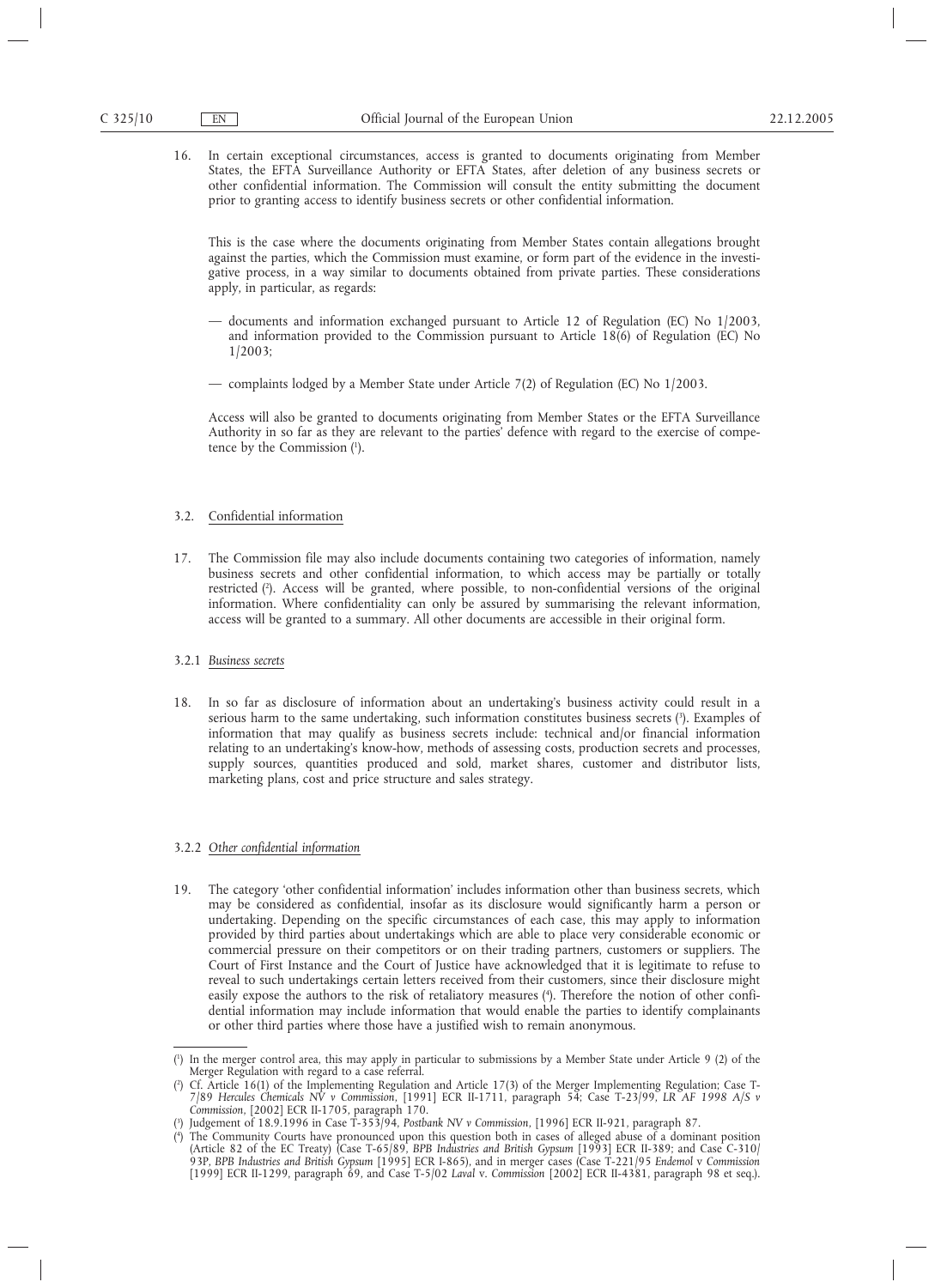#### 20. The category of other confidential information also includes military secrets.

### 3.2.3 *Criteria for the acceptance of requests for confidential treatment.*

- 21. Information will be classified as confidential where the person or undertaking in question has made a claim to this effect and such claim has been accepted by the Commission (1 ).
- 22. Claims for confidentiality must relate to information which is within the scope of the above descriptions of business secrets or other confidential information. The reasons for which information is claimed to be a business secret or other confidential information must be substantiated ( $\dot{\;}$ ). Confidentiality claims can normally only pertain to information obtained by the Commission from the same person or undertaking and not to information from any other source.
- 23. Information relating to an undertaking but which is already known outside the undertaking (in case of a group, outside the group), or outside the association to which it has been communicated by that undertaking, will not normally be considered confidential (3 ). Information that has lost its commercial importance, for instance due to the passage of time, can no longer be regarded as confidential. As a general rule, the Commission presumes that information pertaining to the parties' turnover, sales, market-share data and similar information which is more than 5 years old is no longer confidential (4 ).
- 24. In proceedings under Articles 81 and 82 of the Treaty, the qualification of a piece of information as confidential is not a bar to its disclosure if such information is necessary to prove an alleged infringement ('inculpatory document') or could be necessary to exonerate a party ('exculpatory document'). In this case, the need to safeguard the rights of the defence of the parties through the provision of the widest possible access to the Commission file may outweigh the concern to protect confidential information of other parties  $(3)$ . It is for the Commission to assess whether those circumstances apply to any specific situation. This calls for an assessment of all relevant elements, including:
	- the relevance of the information in determining whether or not an infringement has been committed, and its probative value;
	- whether the information is indispensable;
	- the degree of sensitivity involved (to what extent would disclosure of the information harm the interests of the person or undertaking in question)
	- the preliminary view of the seriousness of the alleged infringement.

Similar considerations apply to proceedings under the Merger Regulation when the disclosure of information is considered necessary by the Commission for the purpose of the procedure (°).

25. Where the Commission intends to disclose information, the person or undertaking in question shall be granted the possibility to provide a non-confidential version of the documents where that information is contained, with the same evidential value as the original documents ( $\!\!\!^{\gamma}\!\!$  ).

## C. **When is access to the file granted?**

26. Prior to the notification of the Commission's statement of objections pursuant to the provisions mentioned in paragraph 1, the parties have no right of access to the file.

<sup>(</sup> 1 ) See paragraph 40 below.

<sup>(</sup> 2 ) See paragraph 35 below.

<sup>(</sup> 3 ) However, business secrets or other confidential information which are given to a trade or professional association by its members do not lose their confidential nature with regard to third parties and may therefore not be passed on to complainants. Cf. Joined Cases 209 to 215 and 218/78, *Fedetab,* [1980] ECR 3125, paragraph 46.

<sup>(</sup> 4 ) See paragraphs 35-38 below on asking undertakings to identify confidential information.

<sup>(</sup> 5 ) Cf. Article 27(2) of Regulation (EC) No 1/2003 and Article 15(3) of the Implementing Regulation.

<sup>(</sup> 6 ) Article 18(1) of the Merger Implementing Regulation.

<sup>(</sup> 7 ) Cf. paragraph 42 below.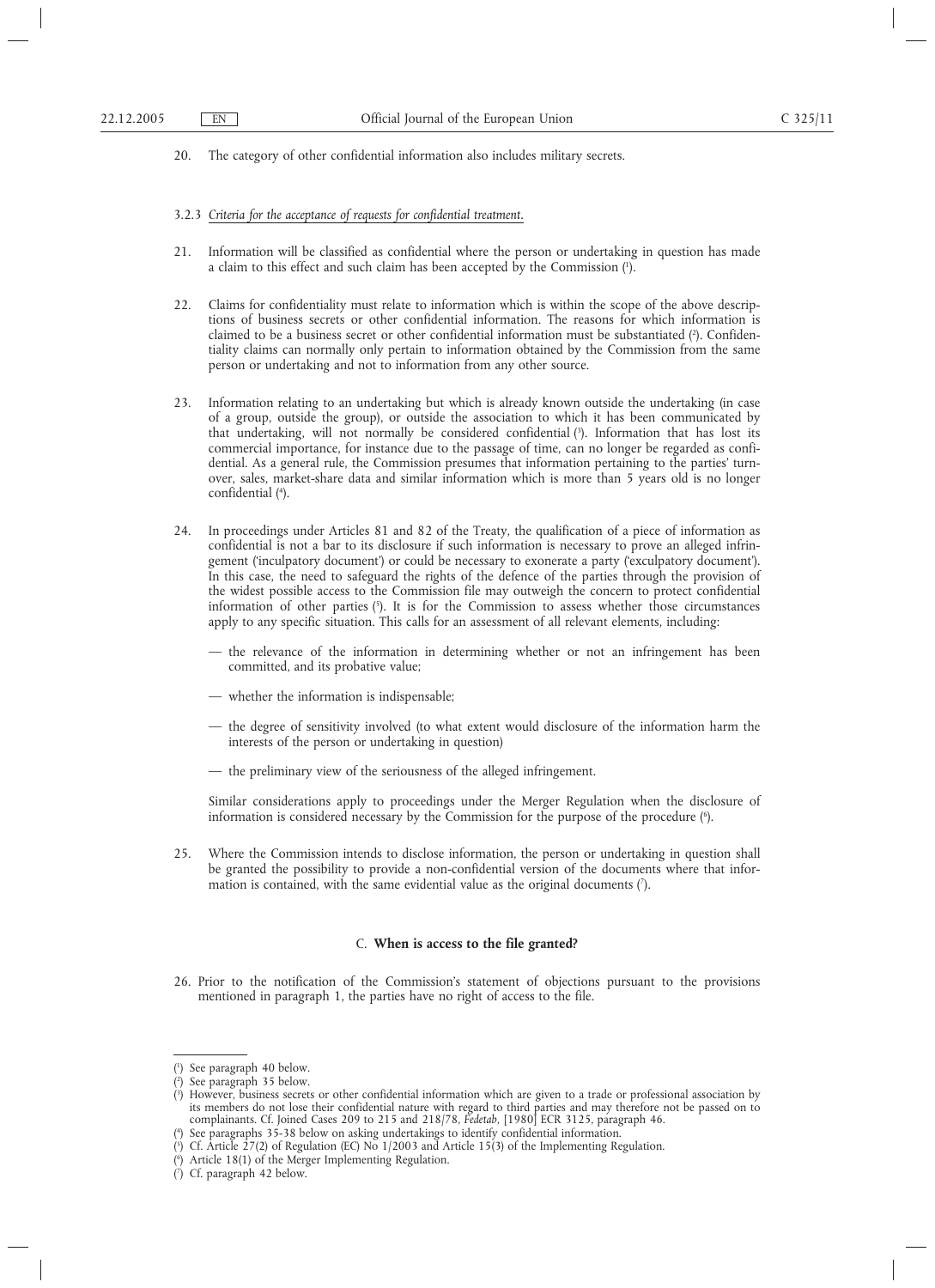- 1. *In antitrust proceedings under Articles 81 and 82 of the Treaty*
- 27. Access to the file will be granted upon request and, normally, on a single occasion, following the notification of the Commission's objections to the parties, in order to ensure the principle of equality of arms and to protect their rights of defence. As a general rule, therefore, no access will be granted to other parties' replies to the Commission's objections.

A party will, however, be granted access to documents received after notification of the objections at later stages of the administrative procedure, where such documents may constitute new evidence whether of an incriminating or of an exculpatory nature —, pertaining to the allegations concerning that party in the Commission's statement of objections. This is particularly the case where the Commission intends to rely on new evidence.

- 2. *In proceedings under the Merger Regulation*
- 28. In accordance with Article 18(1) and (3) of the Merger Regulation and Article 17(1) of the Merger Implementing Regulation, the notifying parties will be given access to the Commission's file upon request at every stage of the procedure following the notification of the Commission's objections up to the consultation of the Advisory Committee. In contrast, this notice does not address the possibility of the provision of documents before the Commission states its objections to undertakings under the Merger Regulation (1).

# III. **PARTICULAR QUESTIONS REGARDING COMPLAINANTS AND OTHER INVOLVED PARTIES**

29. The present section relates to situations where the Commission may or has to provide access to certain documents contained in its file to the complainants in antitrust proceedings and other involved parties in merger proceedings. Irrespective of the wording used in the antitrust and merger implementing regulations ( $\degree$ ), these two situations are distinct — in terms of scope, timing, and rights from access to the file, as defined in the preceding section of this notice.

### A. **Provision of documents to complainants in antitrust proceedings**

- 30. The Court of First Instance has ruled (3) that complainants do not have the same rights and guarantees as the parties under investigation. Therefore complainants cannot claim a right of access to the file as established for parties.
- 31. However, a complainant who, pursuant to Article  $7(1)$  of the Implementing Regulation, has been informed of the Commission's intention to reject its complaint (4 ), may request access to the documents on which the Commission has based its provisional assessment (5 ). The complainant will be provided access to such documents on a single occasion, following the issuance of the letter informing the complainant of the Commission's intention to reject its complaint.
- 32. Complainants do not have a right of access to business secrets or other confidential information which the Commission has obtained in the course of its investigation (°).

<sup>(</sup> 1 ) This question is dealt with in the Directorate General Competition document 'DG COMP Best Practices on the conduct of EC merger control proceedings', available on the web-site of the Directorate General for Competition: http://europa.eu.int/comm/competition/index\_en.html.

<sup>(</sup> 2 ) Cf. Article 8(1) of the Implementing Regulation, which speaks about 'access to documents' to complainants and Article 17(2) of Merger Implementing Regulation which speaks about 'access to file' to other involved parties 'in so far as this is necessary for the purposes of preparing their comments'.

<sup>&</sup>lt;sup>(3</sup>) See Case T-17/93 Matra-Hachette SA v Commission, [1994] ECR II-595, paragraph 34. The Court ruled that the rights of third parties, as laid down by Article 19 of the Council Regulation No 17 of 6.2.1962 (now replaced 27 of Regulation (EC) No 1/2003), were limited to the right to participate in the administrative procedure.

<sup>(</sup> 4 ) By means of a letter issued in accordance with Article 7(1) of the Implementing Regulation.

<sup>(</sup> 5 ) Cf. Article 8(1) of the Implementing Regulation.

<sup>(</sup> 6 ) Cf. Article 8(1) of the Implementing Regulation.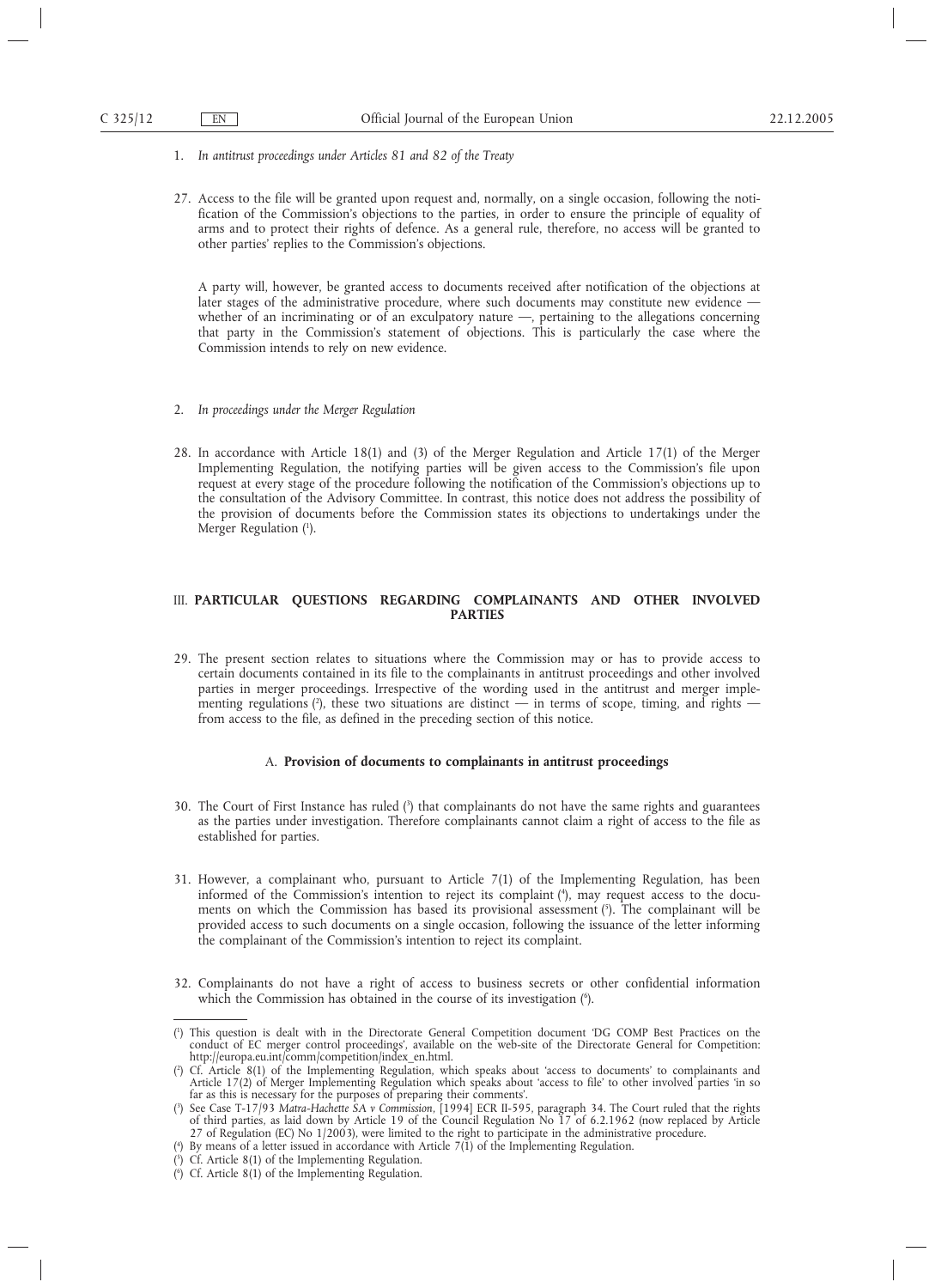#### B. **Provision of documents to other involved parties in merger proceedings**

- 33. In accordance with Article 17(2) of the Merger Implementing Regulation, access to the file in merger proceedings shall also be given, upon request, to other involved parties who have been informed of the objections in so far as this is necessary for the purposes of preparing their comments.
- 34. Such other involved parties are parties to the proposed concentration other than the notifying parties, such as the seller and the undertaking which is the target of the concentration (<sup>1</sup>).

## IV. **PROCEDURE FOR IMPLEMENTING ACCESS TO THE FILE**

### A. **Preparatory procedure**

- 35. Any person which submits information or comments in one of the situations listed hereunder, or subsequently submits further information to the Commission in the course of the same procedures, has an obligation to clearly identify any material which it considers to be confidential, giving reasons, and provide a separate non-confidential version by the date set by the Commission for making its views known (2 ):
	- a) In antitrust proceedings
		- an addressee of a Commission's statement of objections making known its views on the objections  $(3)$ ;
		- a complainant making known its views on a Commission statement of objections (4 );
		- any other natural or legal person, which applies to be heard and shows a sufficient interest, or which is invited by the Commission to express its views, making known its views in writing or at an oral hearing  $(5)$ ;
		- a complainant making known his views on a Commission letter informing him on the Commission's intention to reject the complaint (6).
	- b) In merger proceedings
		- notifying parties or other involved parties making known their views on Commission objections adopted with a view to take a decision with regard to a request for a derogation from suspension of a concentration and which adversely affects one or more of those parties, or on a provisional decision adopted in the matter  $(');$
		- notifying parties to whom the Commission has addressed a statement of objections, other involved parties who have been informed of those objections or parties to whom the Commission has addressed objections with a view to inflict a fine or a periodic penalty payment, submitting their comments on the objections (<sup>8</sup>);
		- third persons who apply to be heard, or any other natural or legal person invited by the Commission to express their views, making known their views in writing or at an oral hearing (9);
		- any person which supplies information pursuant to Article 11 of the Merger Regulation.

<sup>(</sup> 1 ) Cf. Article 11(b) of the Merger Implementing Regulation.

<sup>(</sup> 2 ) Cf. Article 16(2) of the Implementing Regulation and Article 18(2) of the Merger Implementing Regulation.

<sup>(</sup> 3 ) pursuant to Article 10(2) of the Implementing Regulation.

<sup>(</sup> 4 ) pursuant to Article 6(1) of the Implementing Regulation.

<sup>(</sup> 5 ) pursuant to Article 13(1) and (3) of the Implementing Regulation.

<sup>(</sup> 6 ) pursuant to Article 7(1) of the Implementing Regulation.

<sup>(</sup> 7 ) Article 12 of the Merger Implementing Regulation.

<sup>(</sup> 8 ) Article 13 of the Merger Implementing Regulation.

<sup>(</sup> 9 ) pursuant to Article 16 of the Merger Implementing Regulation.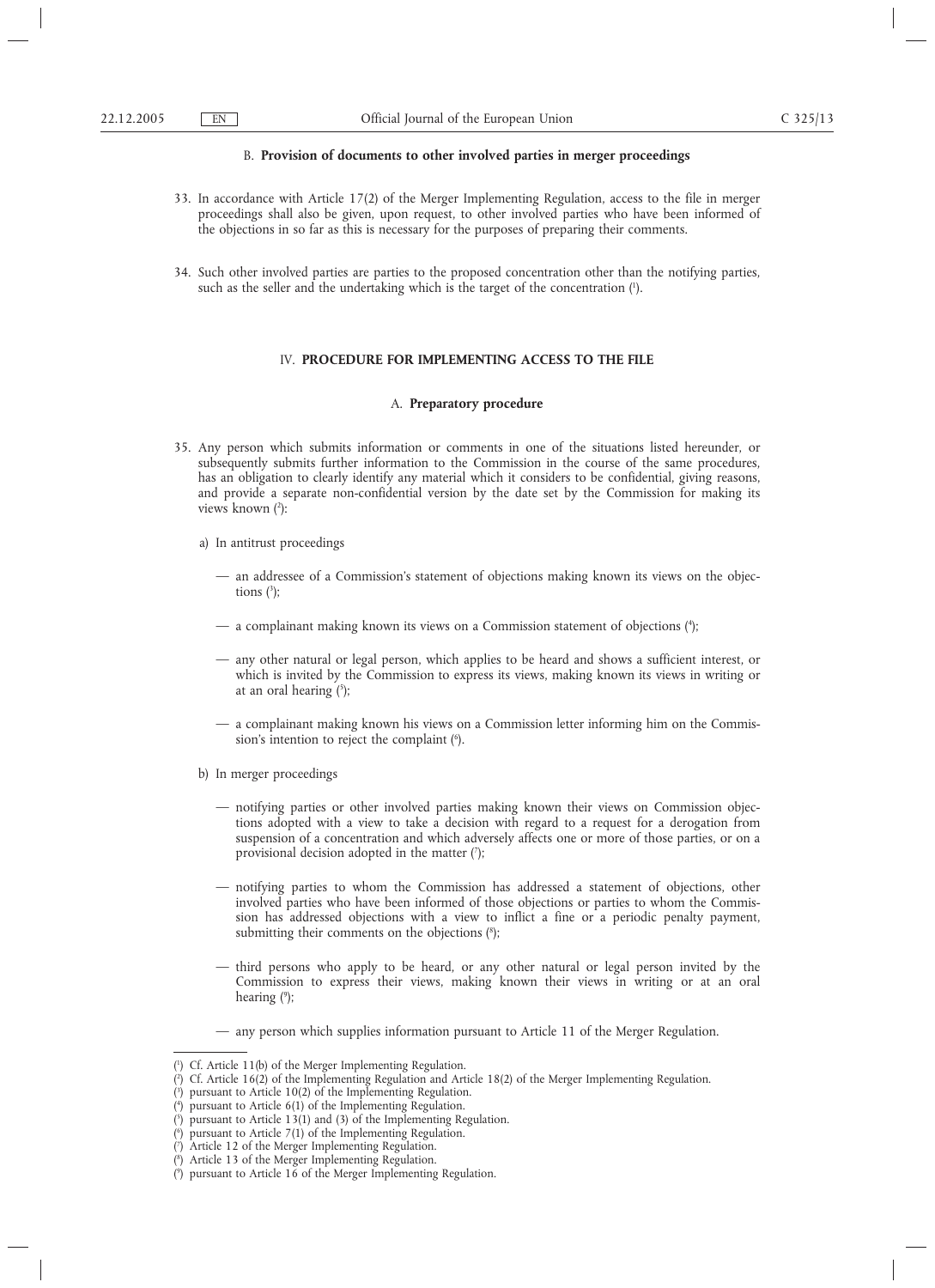- 36. Moreover, the Commission may require undertakings (1), in all cases where they produce or have produced documents, to identify the documents or parts of documents, which they consider to contain business secrets or other confidential information belonging to them, and to identify the undertakings with regard to which such documents are to be considered confidential (?).
- 37. For the purposes of quickly dealing with confidentiality claims referred to in paragraph 36 above, the Commission may set a time-limit within which the undertakings shall: (i) substantiate their claim for confidentiality with regard to each individual document or part of document; (ii) provide the Commission with a non-confidential version of the documents, in which the confidential passages are deleted (3 ). In antitrust proceedings the undertakings in question shall also provide within the said time-limit a concise description of each piece of deleted information (4 ).
- 38. The non-confidential versions and the descriptions of the deleted information must be established in a manner that enables any party with access to the file to determine whether the information deleted is likely to be relevant for its defence and therefore whether there are sufficient grounds to request the Commission to grant access to the information claimed to be confidential.

## B. **Treatment of confidential information**

- 39. In antitrust proceedings, if undertakings fail to comply with the provisions set out in paragraphs 35 to 37 above, the Commission may assume that the documents or statements concerned do not contain confidential information (5 ). The Commission may consequently assume that the undertaking has no objections to the disclosure of the documents or statements concerned in their entirety.
- 40. In both antitrust proceedings and in proceedings under the Merger Regulation, should the person or undertaking in question meet the conditions set out in paragraphs 35 to 37 above, to the extent they are applicable, the Commission will either:
	- provisionally accept the claims which seem justified; or
	- inform the person or undertaking in question that it does not agree with the confidentiality claim in whole or in part, where it is apparent that the claim is unjustified.
- 41. The Commission may reverse its provisional acceptance of the confidentiality claim in whole or in part at a later stage.
- 42. Where the Directorate General for Competition does not agree with the confidentiality claim from the outset or where it takes the view that the provisional acceptance of the confidentiality claim should be reversed, and thus intends to disclose information, it will grant the person or undertaking in question an opportunity to express its views. In such cases, the Directorate General for Competition will inform the person or undertaking in writing of its intention to disclose information, give its reasons and set a time-limit within which such person or undertaking may inform it in writing of its views. If, following submission of those views, a disagreement on the confidentiality claim persists, the matter will be dealt with by the Hearing Officer according to the applicable Commission terms of reference of Hearing Officers (6).

<sup>(</sup> 1 ) In merger proceedings the principles set out in the present and subsequent paragraphs also apply to the persons referred to in Article 3(1)(b) of Merger Regulation.

<sup>(</sup> 2 ) Cf. Article 16(3) of the Implementing Regulation and Article 18(3) of the Merger Implementing Regulation. This also applies to documents gathered by the Commission in an inspection pursuant to Article 13 of the Merger Regulation and Articles 20 and 21 of Regulation (EC) No 1/2003.

<sup>(</sup> 3 ) Cf. Article 16(3) of the Implementing Regulation and Article 18(3) of the Merger Implementing Regulation.

<sup>(</sup> 4 ) Cf. Article 16(3) of the Implementing Regulation.

<sup>(</sup> 5 ) Cf. Article 16 of the Implementing Regulation.

<sup>(</sup> 6 ) Cf. Article 9 of the Commission Decision of 23.5.2001 on the terms of reference of hearing officers in certain competition proceedings, OJ L 162 19.6.2001, p. 21.